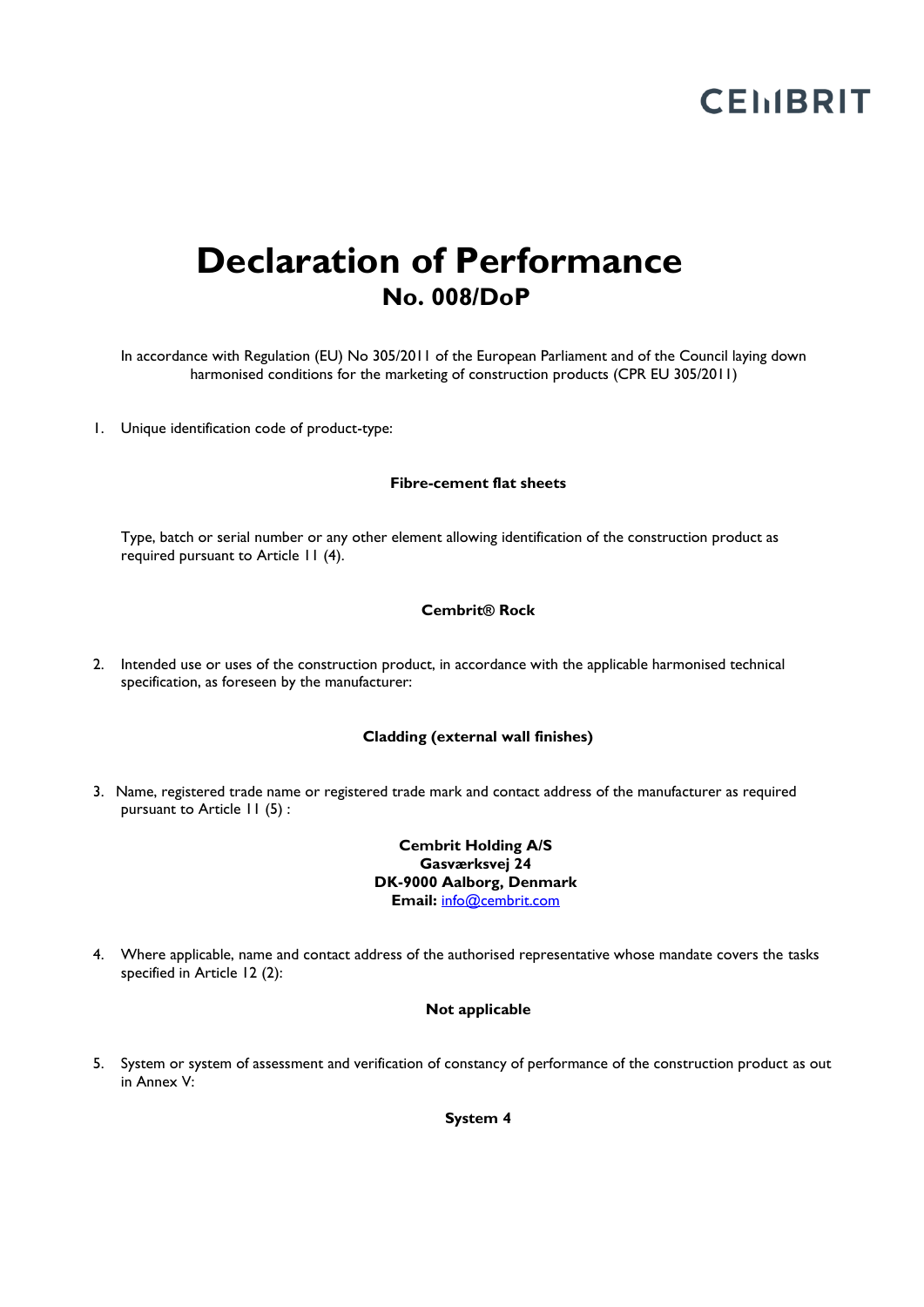

6a. Name and identification number of the notified body (in case of the declaration of performance concerning a construction product covered by a harmonised standard):

#### **Cembrit a.s. Lidická 302 266 38, Beroun 3 Czech Republic**

Performed Initial Type Test under system 4 according to EN 12467. Test report No.: 29-15/ITT/20161213, dated 13<sup>th</sup> December 2016.

## **MPA Bau Hannover Notified body No. 0764 Nienburger Strasse 3, D-30167 Hannover, Germany**

Performed reaction to fire testing and classification according EN 13501-1. Test report no. 161970, dated May 26, 2016.

6b. Name and identification number of the Technical Assessment Body (in case of the declaration of performance concerning a construction product for which a European Technical Assessment has been issued):

### **Not applicable**

| <b>Essential characteristics</b> | <b>Performance</b>       | <b>Harmonised technical</b><br>specification                                                       |
|----------------------------------|--------------------------|----------------------------------------------------------------------------------------------------|
| Type of sheets                   | NT                       | EN $12467:2012 + A2:2018$<br>Fibre-cement flat sheets<br>Product specification and test<br>methods |
| Intended use category            | A                        |                                                                                                    |
| Class of strength                | 3                        |                                                                                                    |
| Mechanical resistance            | Min. 13 MPa              |                                                                                                    |
| Apparent density                 | ≥ 1550 kg/m <sup>3</sup> |                                                                                                    |
| Reaction to fire                 | $B-sI, d0$               |                                                                                                    |
| Water impermeability             | Pass                     |                                                                                                    |
| Dimensional variations           | Level I                  |                                                                                                    |
| Release of dangerous substances  | <b>NPD</b>               |                                                                                                    |
| Durability against warm water    | $R_1 \ge 0.75$           |                                                                                                    |
| Durability against soak/dry      | $R_1 \ge 0.75$           |                                                                                                    |
| Durability against freeze-thaw   | $R_1 \ge 0.75$           |                                                                                                    |
| Durability against heat - rain   | Pass                     |                                                                                                    |

#### 7. Declared performance: